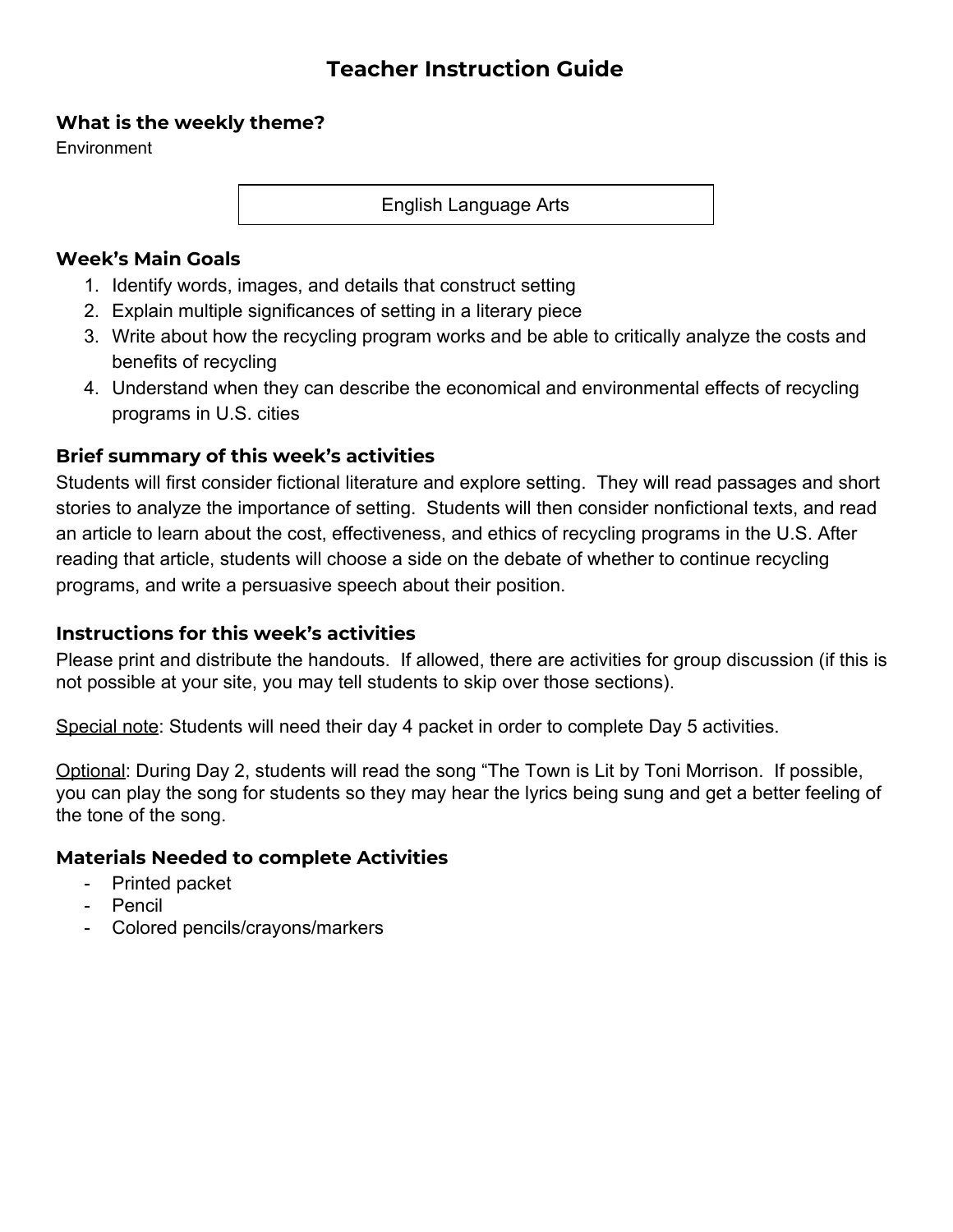# **Week's Main Goals**

- 1. Explore how the Coronavirus shutdown is impacting the Earth
- 2. Compare satellite data from multiple cities
- 3. Explore global warming's impact on the Earth

# **Brief summary of this week's activities**

This week, students will learn about the Coronavirus shutdown's impact on the Earth. Students will compare satellite data from multiple cities. And, students will also explore global warming's impact on the Earth. Each day, students will read articles and provide some form of analysis and/or respond to questions about what they read.

### **Instructions for this week's activities**

Please print out the packet and distribute to students. If possible, students can share their written responses with the class.

- Handouts
- Pencils
- Colored Pencils (if available)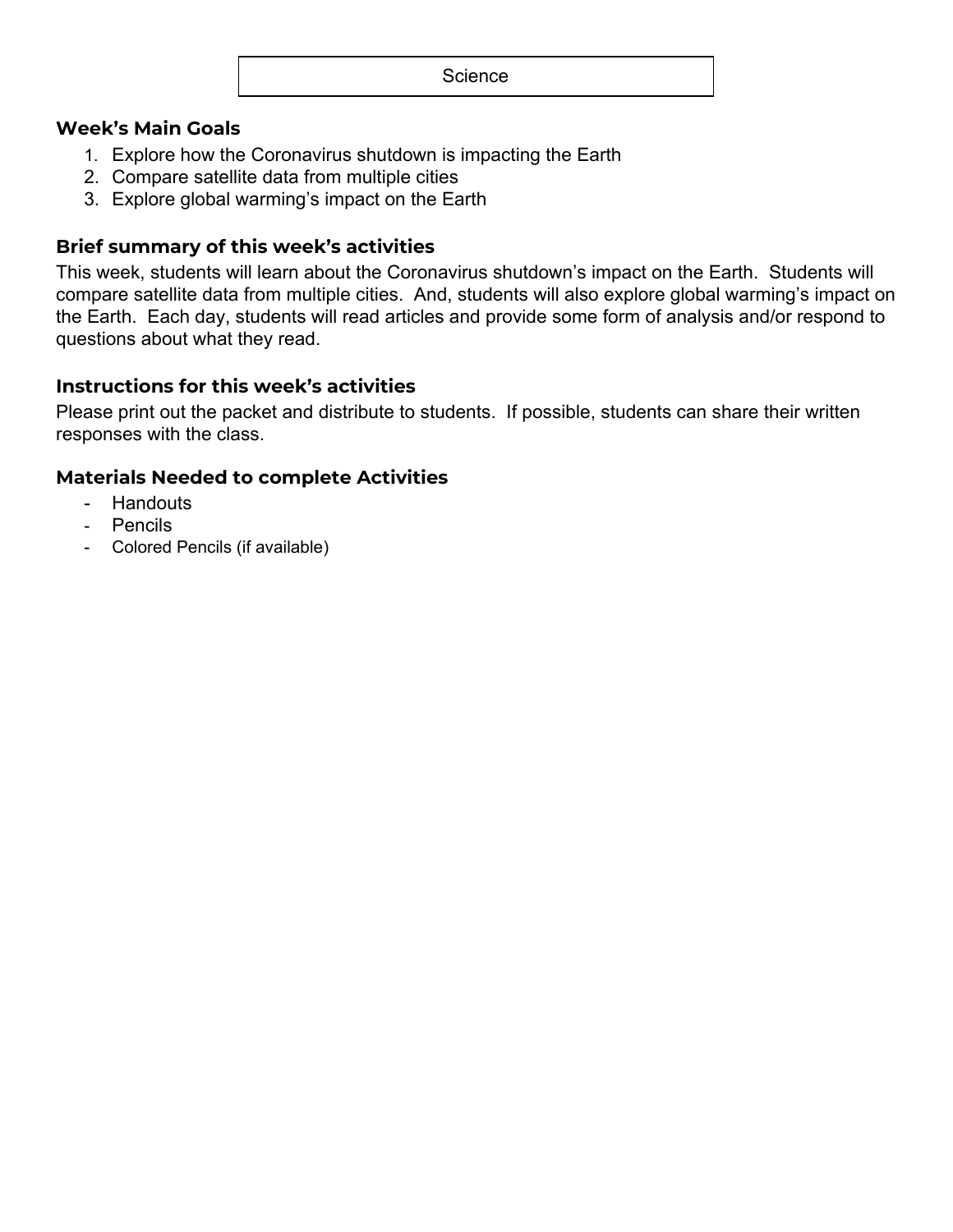#### **Week's Main Goals**

This week we are focusing on using math to help students assess a series of challenges they will face in the late teens and early 20s -- selecting cell phone plans, car buying, apartment hunting, credit cards...The goal is to help students have a better grasp on what factors to consider when making these choices.

#### **Brief summary of this week's activities**

Each day includes a warm-up, a series of word problems, many of which have charts and tables, and then some real basic worksheets/skill practice sets.

### **Instructions for this week's activities**

These exercises are pretty self-explanatory. In many cases, there are questions where it would be good for students to be able to discuss their answers with others, if permissible.

There is an additional file with math worksheets for students who may complete the activities in this packet too quickly. You can choose to have the additional worksheets available as needed for students. Perhaps print out a few copies each day and be prepared to pass out to students who excel in math.

- Packet
- Pencil
- Additional Math worksheets as needed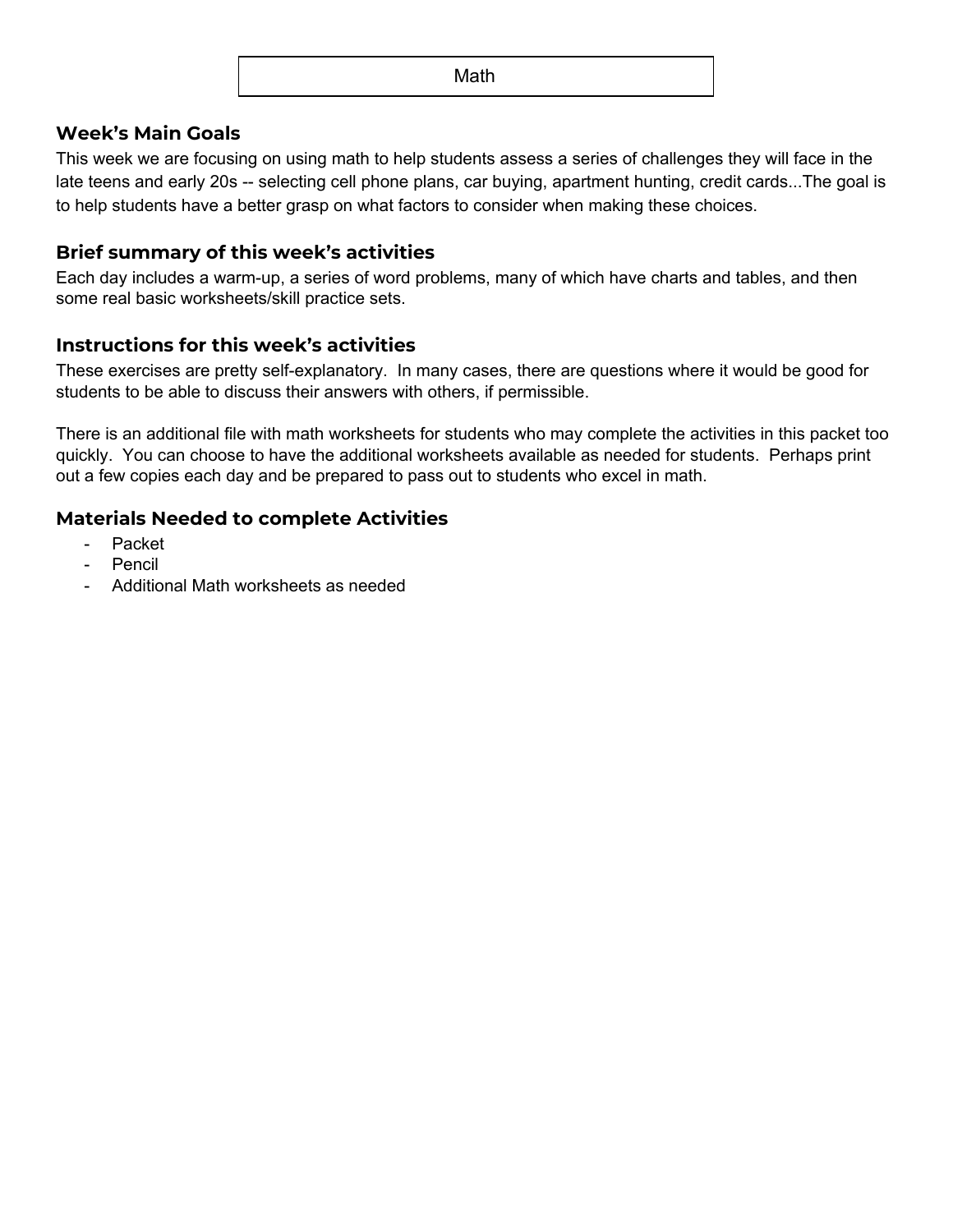### Civics / Social Studies

#### **Week's Main Goals**

- Examine and interpret the theme of environment through multiple perspectives
- Summarize the key accomplishments of environmental activist Wangara Matthai.
- Provide examples of environmental racism using data and maps.
- Compare and contrast the public health implications of social distancing in two American cities during the influenza pandemic of 1918 and make recommendations for how leaders should respond to a similar crisis today.

### **Brief summary of this week's activities**

Throughout this week, students will explore the theme of ENVIRONMENT through the lenses of history, sociology, culture and the arts.

- Lesson 1 introduces a woman environmental activist from Kenya (remember March is Women's History Month!).
- Lesson 2 provides historical context to help students make sense of the current public health crisis, looking at how two different urban environments dealt with the influenza pandemic in 1918
- Lesson 3 uses data and maps to explore the issue of environmental racism.
- Lesson 4 tells the positive story of how music and the arts are creating a virtual environment for people to come together during this time of social isolation.
- Lesson 5 is summative and allows for more personal interpretation of the themes and topics.

### **Instructions for this week's activities**

Please print and distribute the handouts. If allowed, and when possible, some activities suggest students discuss an idea with a peer or an adult.

NOTE: Day 5 Lesson includes an optional extension activity that, if permissible, would require technology/internet access.

- **Handouts**
- Writing utensil